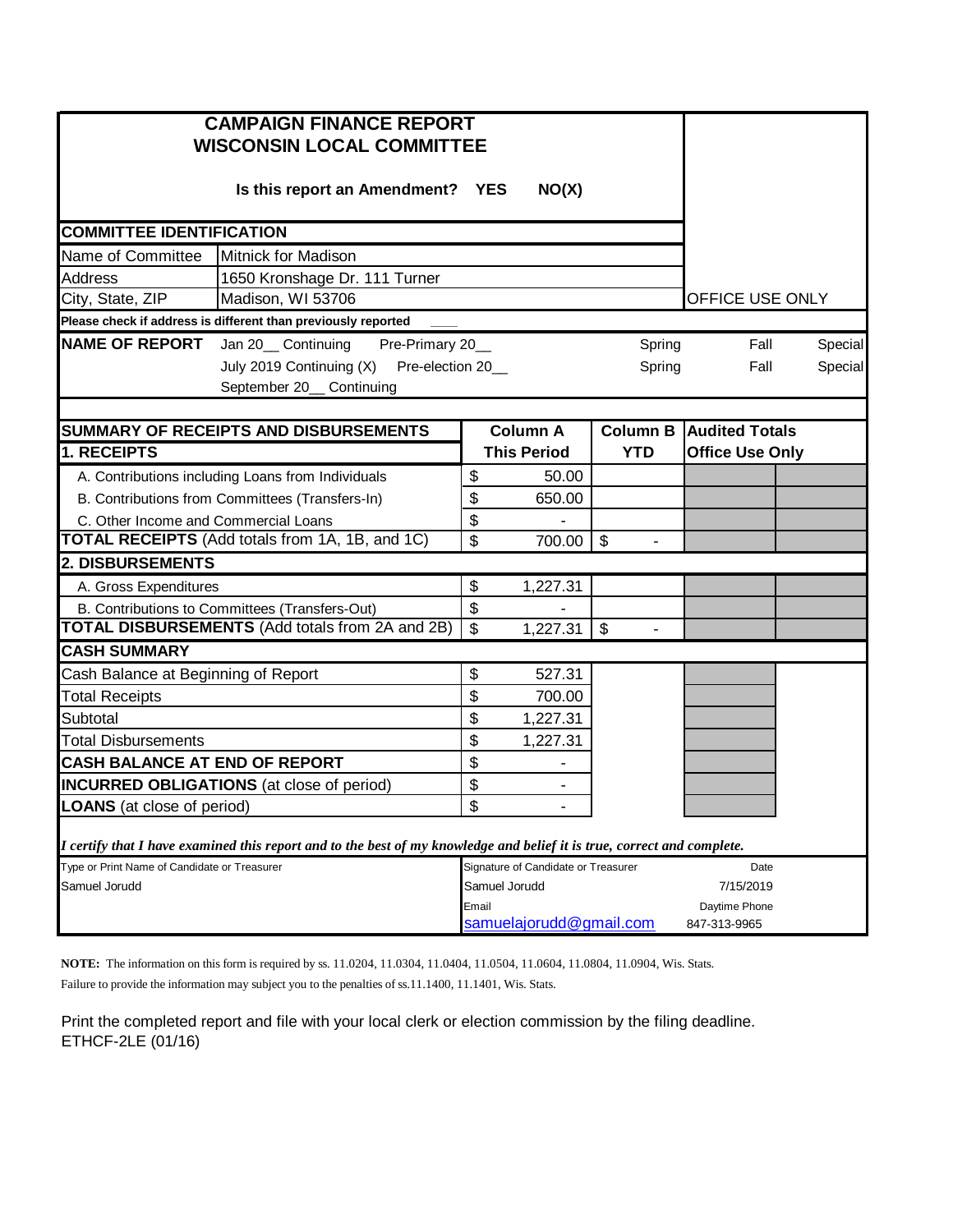| <u>IN-</u> | $ $ COND $ $ |                |             |              |         |             |                |     | <b>OCCUPATIO</b>         |               |               |             |            |                 |
|------------|--------------|----------------|-------------|--------------|---------|-------------|----------------|-----|--------------------------|---------------|---------------|-------------|------------|-----------------|
| KIND       | $UIT$        | <b>DATE</b>    | <b>LAST</b> | <b>FIRST</b> | ADDRESS | <b>CITY</b> | S <sub>T</sub> | ZIP | $\underline{\mathsf{N}}$ |               | <b>AMOUNT</b> |             | <b>YTD</b> | <b>COMMENTS</b> |
|            |              |                |             |              |         | Thousand    |                |     |                          |               |               |             |            |                 |
|            |              | ####### Colton |             | Inger        | Ave.    | Oaks        |                |     | CA 91360 Retired         | $\mathsf{\$}$ | 50.00         | $\mathbb S$ | 50.00      |                 |
|            |              |                |             |              |         |             |                |     |                          |               |               |             |            |                 |
|            |              |                |             |              |         |             |                |     |                          |               |               |             |            |                 |
|            |              |                |             |              |         |             |                |     |                          |               |               |             |            |                 |
|            |              |                |             |              |         |             |                |     |                          |               |               |             |            |                 |
|            |              |                |             |              |         |             |                |     |                          |               |               |             |            |                 |
|            |              |                |             |              |         |             |                |     |                          |               |               |             |            |                 |
|            |              |                |             |              |         |             |                |     |                          |               |               |             |            |                 |
|            |              |                |             |              |         |             |                |     |                          |               |               |             |            |                 |
|            |              |                |             |              |         |             |                |     |                          |               |               |             |            |                 |
|            |              |                |             |              |         |             |                |     |                          |               |               |             |            |                 |
|            |              |                |             |              |         |             |                |     |                          |               |               |             |            |                 |
|            |              |                |             |              |         |             |                |     |                          |               |               |             |            |                 |
|            |              |                |             |              |         |             |                |     |                          |               |               |             |            |                 |
|            |              |                |             |              |         |             |                |     |                          |               |               |             |            |                 |
|            |              |                |             |              |         |             |                |     |                          |               |               |             |            |                 |
|            |              |                |             |              |         |             |                |     |                          |               |               |             |            |                 |
|            |              |                |             |              |         |             |                |     |                          |               |               |             |            |                 |
|            |              |                |             |              |         |             |                |     |                          |               |               |             |            |                 |
|            |              |                |             |              |         |             |                |     |                          |               |               |             |            |                 |
|            |              |                |             |              |         |             |                |     |                          |               |               |             |            |                 |
|            |              |                |             |              |         |             |                |     |                          |               |               |             |            |                 |
|            |              |                |             |              |         |             |                |     |                          |               |               |             |            |                 |
|            |              |                |             |              |         |             |                |     |                          |               |               |             |            |                 |
|            |              |                |             |              |         |             |                |     |                          |               |               |             |            |                 |
|            |              |                |             |              |         |             |                |     |                          |               |               |             |            |                 |
|            |              |                |             |              |         |             |                |     |                          |               |               |             |            |                 |
|            |              |                |             |              |         |             |                |     |                          |               |               |             |            |                 |
|            |              |                |             |              |         |             |                |     |                          |               |               |             |            |                 |
|            |              |                |             |              |         |             |                |     |                          |               |               |             |            |                 |
|            |              |                |             |              |         |             |                |     |                          |               |               |             |            |                 |
|            |              |                |             |              |         |             |                |     |                          |               |               |             |            |                 |
|            |              |                |             |              |         |             |                |     |                          |               |               |             |            |                 |
|            |              |                |             |              |         |             |                |     |                          |               |               |             |            |                 |
|            |              |                |             |              |         |             |                |     |                          |               |               |             |            |                 |
|            |              |                |             |              |         |             |                |     |                          |               |               |             |            |                 |
|            |              |                |             |              |         |             |                |     |                          |               |               |             |            |                 |
|            |              |                |             |              |         |             |                |     |                          |               |               |             |            |                 |
|            |              |                |             |              |         |             |                |     |                          |               |               |             |            |                 |

## E 1-A **Contributions Including Loans from Individuals**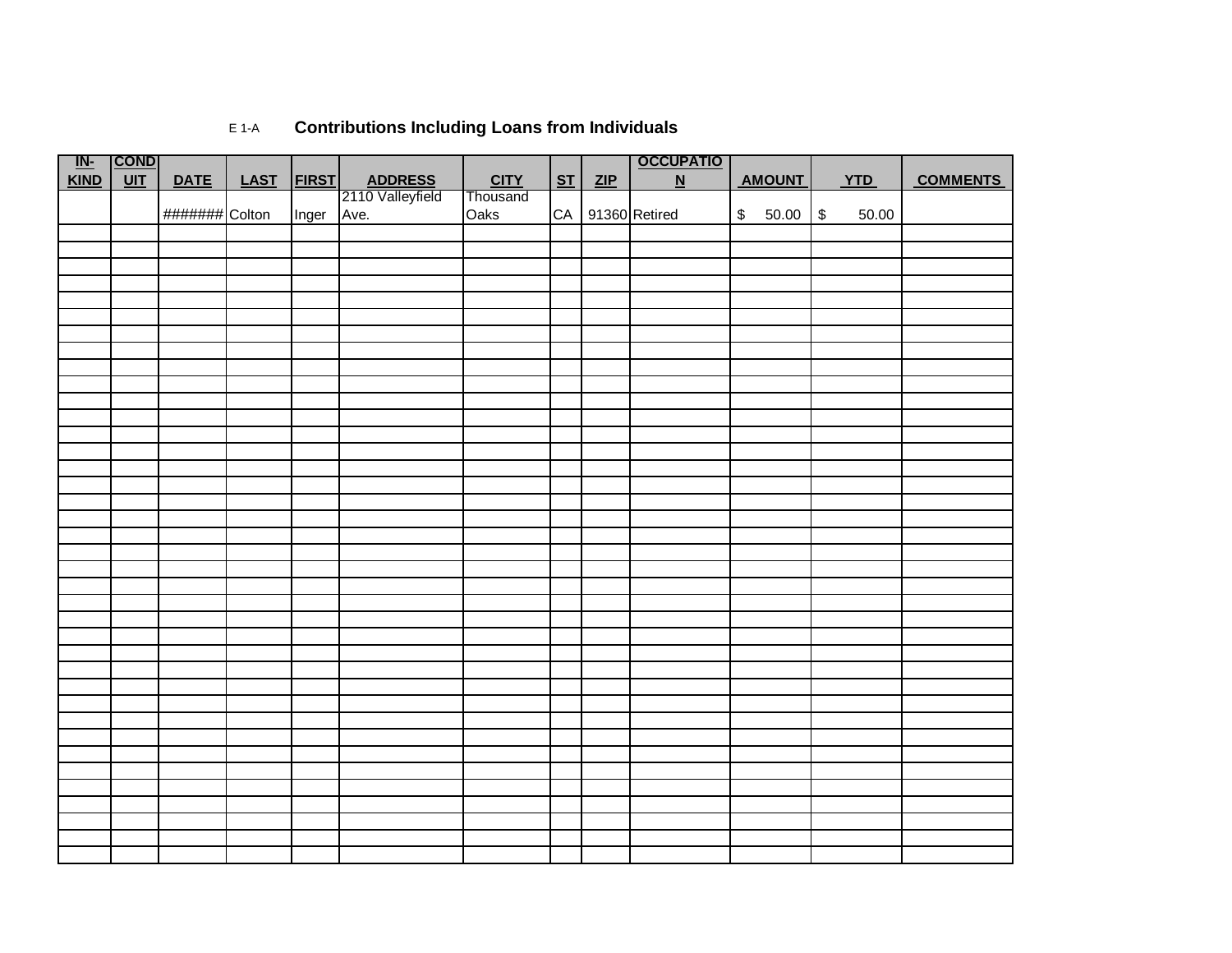## SCHEDULE 1-B **Contributions from Committees**

| $\underline{\text{IN-}}$ |           |                                   |                   |                         |             |    |     |                              |                      |
|--------------------------|-----------|-----------------------------------|-------------------|-------------------------|-------------|----|-----|------------------------------|----------------------|
|                          | KIND DATE | <b>COMMITTEE NAME</b>             | <b>Ethics ID#</b> | <b>ADDRESS</b>          | <b>CITY</b> | ST | ZIP | <b>AMOUNT</b>                | <b>YTD</b>           |
|                          |           | The Wisconsin Professional Police |                   |                         |             |    |     |                              |                      |
|                          |           | <b>Officers Association</b>       |                   | 660 John Nolen Dr. #301 | Madison     |    |     | WI 53713 \$ 400.00 \$ 400.00 |                      |
|                          |           | Four Lakes Green Party            |                   | 300374 PO Box 108       | Madison     |    |     | WI 53701 \$ 250.00           | $\frac{1}{8}$ 250.00 |
|                          |           |                                   |                   |                         |             |    |     |                              |                      |
|                          |           |                                   |                   |                         |             |    |     |                              |                      |
|                          |           |                                   |                   |                         |             |    |     |                              |                      |
|                          |           |                                   |                   |                         |             |    |     |                              |                      |
|                          |           |                                   |                   |                         |             |    |     |                              |                      |
|                          |           |                                   |                   |                         |             |    |     |                              |                      |
|                          |           |                                   |                   |                         |             |    |     |                              |                      |
|                          |           |                                   |                   |                         |             |    |     |                              |                      |
|                          |           |                                   |                   |                         |             |    |     |                              |                      |
|                          |           |                                   |                   |                         |             |    |     |                              |                      |
|                          |           |                                   |                   |                         |             |    |     |                              |                      |
|                          |           |                                   |                   |                         |             |    |     |                              |                      |
|                          |           |                                   |                   |                         |             |    |     |                              |                      |
|                          |           |                                   |                   |                         |             |    |     |                              |                      |
|                          |           |                                   |                   |                         |             |    |     |                              |                      |
|                          |           |                                   |                   |                         |             |    |     |                              |                      |
|                          |           |                                   |                   |                         |             |    |     |                              |                      |
|                          |           |                                   |                   |                         |             |    |     |                              |                      |
|                          |           |                                   |                   |                         |             |    |     |                              |                      |
|                          |           |                                   |                   |                         |             |    |     |                              |                      |
|                          |           |                                   |                   |                         |             |    |     |                              |                      |
|                          |           |                                   |                   |                         |             |    |     |                              |                      |
|                          |           |                                   |                   |                         |             |    |     |                              |                      |
|                          |           |                                   |                   |                         |             |    |     |                              |                      |
|                          |           |                                   |                   |                         |             |    |     |                              |                      |
|                          |           |                                   |                   |                         |             |    |     |                              |                      |
|                          |           |                                   |                   |                         |             |    |     |                              |                      |
|                          |           |                                   |                   |                         |             |    |     |                              |                      |
|                          |           |                                   |                   |                         |             |    |     |                              |                      |
|                          |           |                                   |                   |                         |             |    |     |                              |                      |
|                          |           |                                   |                   |                         |             |    |     |                              |                      |
|                          |           |                                   |                   |                         |             |    |     |                              |                      |
|                          |           |                                   |                   |                         |             |    |     |                              |                      |
|                          |           |                                   |                   |                         |             |    |     |                              |                      |
|                          |           |                                   |                   |                         |             |    |     |                              |                      |
|                          |           |                                   |                   |                         |             |    |     |                              |                      |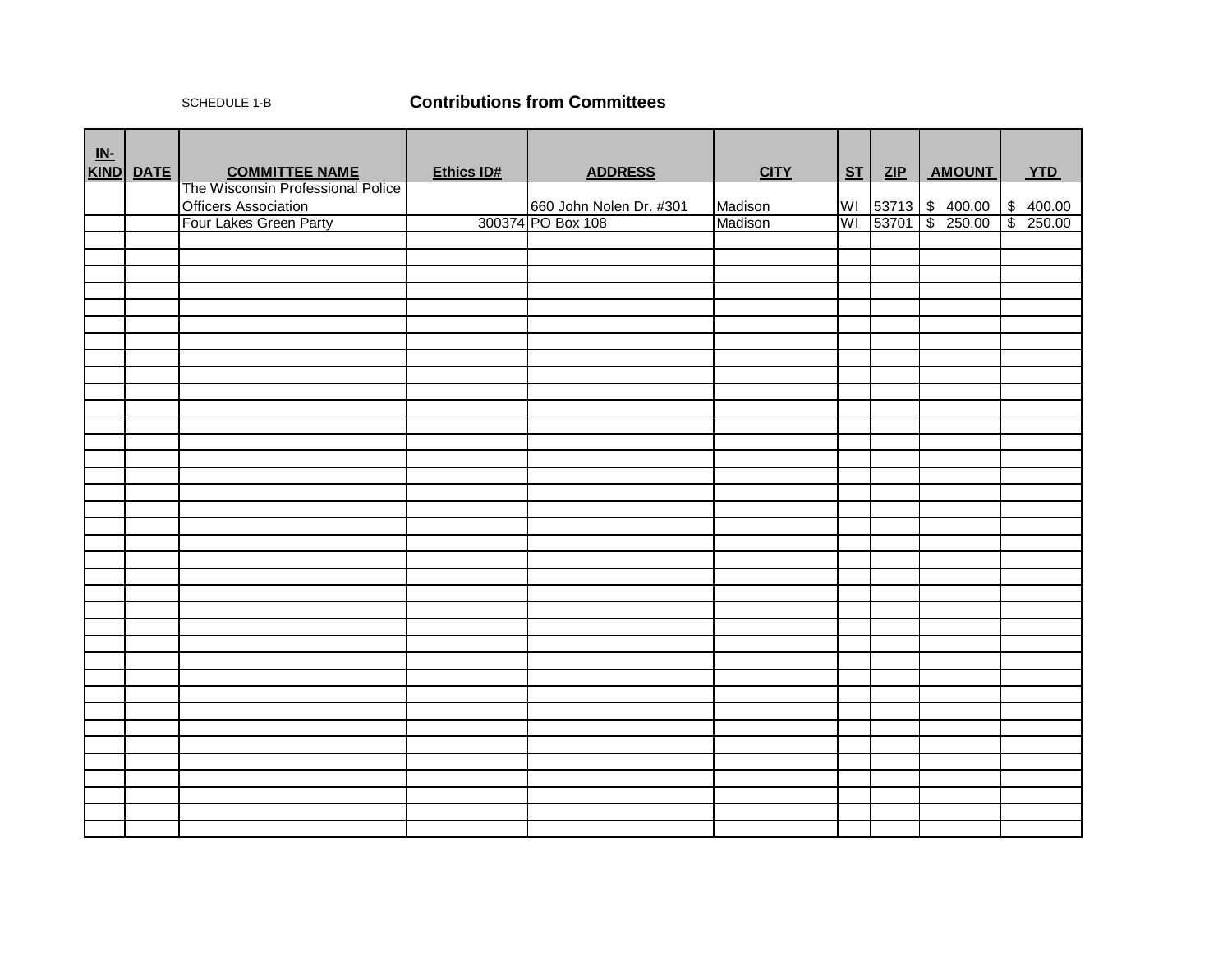## SCHEDULE 2-A **Gross Expenditures**

| <b>IN-KIND</b> | <b>DATE</b> | <b>NAME</b>                                           | <b>ADDRESS</b>    | <b>CITY</b> | ST | ZIP | <b>PURPOSE</b>      | <b>AMOUNT</b>                     |
|----------------|-------------|-------------------------------------------------------|-------------------|-------------|----|-----|---------------------|-----------------------------------|
|                |             | 03/28/19 UW Madison                                   | 500 Lincoln Dr.   | Madison     | WI |     | 53706 Printing      | \$120.68                          |
|                |             | 03/29/19 UW Madison                                   | 500 Lincoln Dr.   | Madison     | WI |     | 53706 Printing      | $\sqrt[6]{\frac{1}{2}}$<br>30.00  |
|                |             | 03/29/19 Wells Print and Digital Services PO Box 1744 |                   | Madison     | WI |     | 53701 Literature    | $\sqrt{3}$<br>496.07              |
|                |             | 03/28/19 UW Madison                                   | 500 Lincoln Dr.   | Madison     | WI |     | 53706 Printing      | \$128.67                          |
|                |             | 03/25/19 Facebook                                     | 1 Hacker Way      | Menlo Park  | CA |     | 94025 Advertisement | 309.89<br>$\sqrt{2}$              |
|                |             | 04/02/19 US Bank                                      | 389 E Campus Mall | Madison     | WI |     | 53715 Bank Fees     | $\overline{\mathcal{E}}$<br>38.00 |
|                |             | 04/15/19 UW Madison                                   | 500 Lincoln Dr.   | Madison     | WI |     | 53706 Printing      | $\overline{\$}$<br>104.00         |
|                |             |                                                       |                   |             |    |     |                     |                                   |
|                |             |                                                       |                   |             |    |     |                     |                                   |
|                |             |                                                       |                   |             |    |     |                     |                                   |
|                |             |                                                       |                   |             |    |     |                     |                                   |
|                |             |                                                       |                   |             |    |     |                     |                                   |
|                |             |                                                       |                   |             |    |     |                     |                                   |
|                |             |                                                       |                   |             |    |     |                     |                                   |
|                |             |                                                       |                   |             |    |     |                     |                                   |
|                |             |                                                       |                   |             |    |     |                     |                                   |
|                |             |                                                       |                   |             |    |     |                     |                                   |
|                |             |                                                       |                   |             |    |     |                     |                                   |
|                |             |                                                       |                   |             |    |     |                     |                                   |
|                |             |                                                       |                   |             |    |     |                     |                                   |
|                |             |                                                       |                   |             |    |     |                     |                                   |
|                |             |                                                       |                   |             |    |     |                     |                                   |
|                |             |                                                       |                   |             |    |     |                     |                                   |
|                |             |                                                       |                   |             |    |     |                     |                                   |
|                |             |                                                       |                   |             |    |     |                     |                                   |
|                |             |                                                       |                   |             |    |     |                     |                                   |
|                |             |                                                       |                   |             |    |     |                     |                                   |
|                |             |                                                       |                   |             |    |     |                     |                                   |
|                |             |                                                       |                   |             |    |     |                     |                                   |
|                |             |                                                       |                   |             |    |     |                     |                                   |
|                |             |                                                       |                   |             |    |     |                     |                                   |
|                |             |                                                       |                   |             |    |     |                     |                                   |
|                |             |                                                       |                   |             |    |     |                     |                                   |
|                |             |                                                       |                   |             |    |     |                     |                                   |
|                |             |                                                       |                   |             |    |     |                     |                                   |